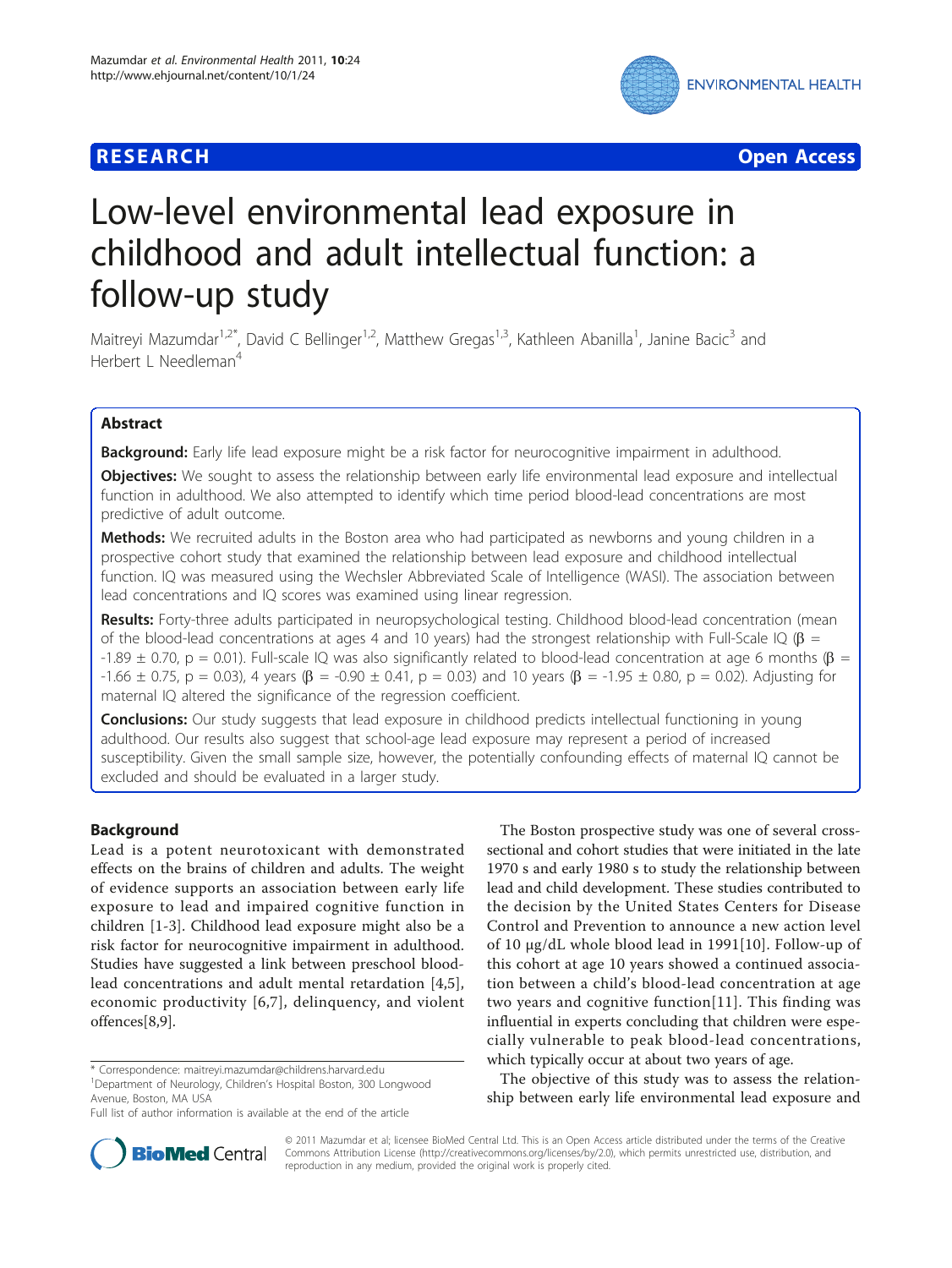<span id="page-1-0"></span>intellectual function in adulthood among a group of young adults who were enrolled in a prospective cohort study as newborns. In addition, we attempted to identify which time period blood-lead concentrations are most predictive of late outcome.

## Methods

#### Sample

Between August 1979 and April 1981, a cohort of 249 infants was established among babies born at the Brigham and Women's Hospital in Boston. Umbilical cord blood-lead concentrations were measured, and postnatal blood-lead concentrations and development were assessed at 6, 12, 18, 24, and 57 months, and again at 10 years[[11](#page-5-0)-[13\]](#page-5-0). Follow-up of this cohort at age 10 years consisted of 148 children (87.6% of those considered eligible; 59.4% of the original cohort)[\[13](#page-5-0)].

In January 2009, subjects were mailed an introductory letter explaining a new study regarding early-life lead exposure and health outcomes in adulthood. Names and last known address were available only for the 148 subjects who participated in the 10-year follow-up. Of these, 89(60%) were located throughout the United States, and 55 of these (62%) enrolled in the study, which included completing a questionnaire and donating a blood sample. Forty-three subjects came to Children's Hospital Boston (CHB) for additional neuropsychological testing and constitute the sample for the current study. The sample generally consisted of white, collegeeducated children with college-educated parents (Table 1). Participants were similar to members of the original cohort who did not participate or undergo neuropsychological assessment in terms of demographic factors, measures of socioeconomic status, blood lead history, and IQ scores in early childhood (Table 1).

#### Neuropsychological Assessment

A child neurologist (M.M.), trained in the administration of the instrument and unaware of the subject's developmental history and lead concentrations, administered the Wechsler Abbreviated Scale of Intelligence (WASI) to all subjects. The WASI includes four subtests (Vocabulary, Similarities, Block Design and Matrix Reasoning) and provides estimates of Full-Scale IQ, Verbal IQ, and Performance IQ[\[14](#page-5-0)]. A senior neuropsychologist (D.C.B.) reviewed 25% of the WASI protocols to ensure accurate administration and scoring.

#### Measurement of Potential Confounders

At the time of enrollment in the current study, subjects completed a questionnaire that gathered demographic information as well as information about education, employment, history of arrests, concurrent medications,

| Table 1 Characteristics of the participants at age 28-30 |  |  |
|----------------------------------------------------------|--|--|

| years and comparison with non-participants |  |  |  |
|--------------------------------------------|--|--|--|

| <b>Characteristic</b>                                  | Subjects who<br>participated in IQ<br>testing $(n = 43)$ | Subjects who did<br>not participate (n<br>$= 105$ | p-<br>value |  |
|--------------------------------------------------------|----------------------------------------------------------|---------------------------------------------------|-------------|--|
| Subjects                                               |                                                          |                                                   |             |  |
| Age at testing<br>(years)                              | $29.0 \pm 0.5$                                           |                                                   |             |  |
| College<br>graduate <sup>a</sup>                       | 81.4                                                     |                                                   |             |  |
| Currently smoke <sup>a</sup>                           | 23.3                                                     | -                                                 |             |  |
| Alcohol use<br>more than 2<br>drinks/week <sup>a</sup> | 34.9                                                     |                                                   |             |  |
| Concussion or<br>head trauma <sup>d</sup>              | 23.8                                                     |                                                   |             |  |
| Ever arrested <sup>a</sup>                             | 18.6                                                     |                                                   |             |  |
| Male <sup>a</sup>                                      | 48.8                                                     | 51.4                                              | 0.77        |  |
| White <sup>a</sup>                                     | 93.0                                                     | 91.2                                              | 0.70        |  |
| First born <sup>a</sup>                                | 53.5                                                     | 58.7                                              | 0.59        |  |
| Weeks of<br>gestation                                  | $40.0 \pm 1.7$                                           | $40.0 \pm 2.1$                                    | 0.96        |  |
| Birth weight (kg)                                      | $3.4 \pm 0.5$                                            | $3.4 \pm 0.5$                                     | 0.76        |  |
| Blood lead<br>concentration<br>$(\mu g/dL)^b$          |                                                          |                                                   |             |  |
| Cord                                                   | $6.5 \pm 5.3$                                            | $7.3 \pm 5.3$                                     | 0.43        |  |
| 6 months                                               | $8.0 \pm 5.3$                                            | $8.4 \pm 7.5$                                     | 0.74        |  |
| 12 months                                              | $10.0 \pm 6.7$                                           | $9.6 \pm 6.5$                                     | 0.72        |  |
| 24 months                                              | $7.7 \pm 4.0$                                            | $8.9 \pm 6.9$                                     | 0.28        |  |
| 4 years                                                | $6.7 \pm 3.6$                                            | $6.3 \pm 4.3$                                     | 0.64        |  |
| 10 years                                               | $3.0 \pm 2.7$                                            | $2.9 \pm 2.3$                                     | 0.79        |  |
| IQ at age 4<br>yearsb                                  | $117.7 \pm 15.3$                                         | $114.6 + 14.3$                                    | 0.22        |  |
| IQ at age 10<br>yearsb                                 | $117.7 \pm 15.2$                                         | $115.3 \pm 13.9$                                  | 0.36        |  |
| Subjects'<br>mothers                                   |                                                          |                                                   |             |  |
| Age at delivery<br>(year) <sup>b</sup>                 | $30.3 \pm 4.3$                                           | $30.1 \pm 4.7$                                    | 0.82        |  |
| College<br>graduate <sup>a</sup>                       | 60.0                                                     | 59.3                                              | 0.49        |  |
| Maternal IQ <sup>b</sup>                               | $122.8 \pm 19.3$                                         | $122.4 \pm 17.8$                                  | 0.90        |  |
| HOME score <sup>b</sup>                                | $51.4 \pm 4.4$                                           | $51.0 \pm 3.9$                                    | 0.60        |  |
| Tobacco use<br>during<br>pregnancy <sup>a</sup>        | 27.5                                                     | 26.9                                              | 0.94        |  |
| Alcohol use<br>during<br>pregnancy <sup>a</sup>        | 55.0                                                     | 42.1                                              | 0.15        |  |

<sup>a</sup>(% Yes) <sup>b</sup>Mean ± SD.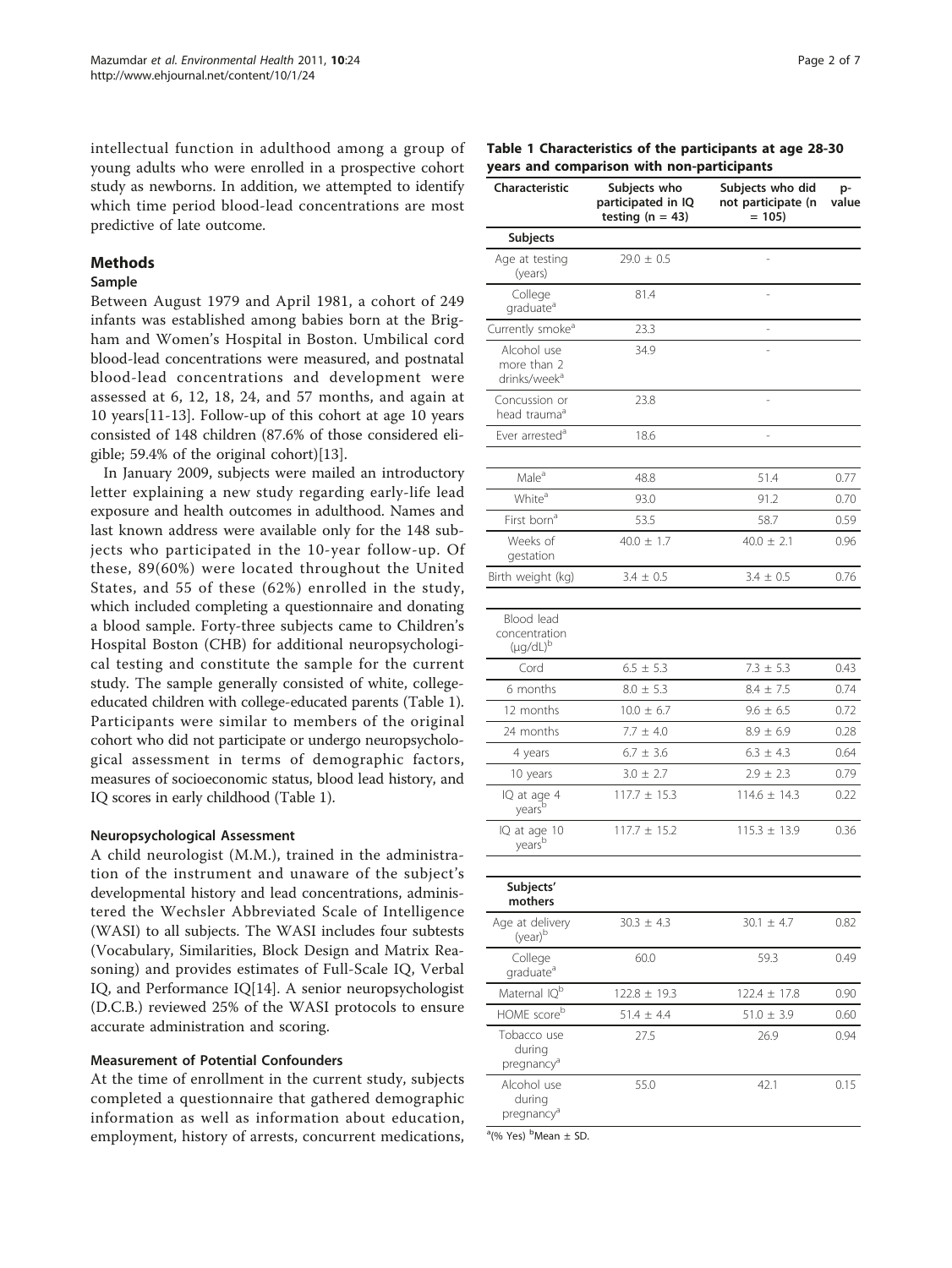and alcohol and tobacco use. During previous assessments, parents completed several questionnaires about the child's medical history and sociodemographic characteristics, including the Home Observation for Measurement of the Environment (HOME) Inventory[\[15\]](#page-5-0). The HOME score is an index reflecting the quality and quantity of emotional and cognitive stimulation in the child's environment. Information about many other potential confounders was available in records from earlier assessments (e.g., maternal IQ, birth weight).

# Measures of exposure

Blood samples were obtained from umbilical cords at birth and directly from subjects using capillary tubes at ages 6, 12, 18, and 24 months and via venipuncture at 57 months and 10 years. Blood lead concentrations were measured in duplicate using graphic furnace atomic absorption spectrometry with quality control samples included among sample batches. The details of this method are available in previous reports from this cohort[[12,13](#page-5-0)].

## Covariates

All analyses included prespecified covariates, which consisted of established predictors of children's intellectual outcomes, factors widely used in studies of lead exposure and intelligence, as well as factors in early adulthood that have been shown to affect intellectual outcome. The following variables were used: subject's sex, race, birth weight, birth order, gestational age at delivery, mother's marital status at delivery, highest educational level of mother at delivery, maternal IQ, maternal tobacco use during pregnancy, maternal alcohol use during pregnancy, subject's history of concussion or head trauma, subject's smoking, and subject's use of alcohol.

# Statistical Methods

As predictors of IQ in adulthood, we considered several blood-lead concentrations: umbilical cord blood lead, six months, one year, two years, four years and 10 years, average blood-lead concentration (defined as the mean blood-lead concentration between birth and 10 years), maximum blood-lead concentration (defined as the highest blood-lead concentration measured from birth to 10 years), average late childhood blood-lead concentration (defined as the mean of four year and 10 year blood-lead concentrations), and early childhood bloodlead concentration (defined as the mean blood-lead concentration from six months to two years and as the mean blood-lead concentration from birth to two years). Spearman correlations were computed for lead and covariates and for IQ and covariates. We fit separate linear regression models with each lead measure as the

predictor and IQ as the response. We further attempted to determine the pattern of exposure's influence on IQ by specifying a model that contained terms for the ratio of 10 year (and subsequently, four year) blood-lead concentration to the two year blood-lead concentration in addition to the average late childhood blood concentration.

The lead-IQ models describe only the marginal relationship between blood-lead concentrations and IQ and do not control for the effect of confounders. The small sample size prevented us from fitting a multiple regression model with all the variables plus lead concentrations as predictors. We did, however, want to determine which of these covariates affected the relationship between blood-lead concentrations and IQ. Thus we added each covariate one at a time to the model with lead as the sole predictor. If the significance of the regression coefficient for the blood lead measure changed from below 0.05 to above 0.05 as a result of adding the candidate covariate to the model, we labeled the term to be a possible confounder that would have to be accounted for in a larger study. All model assumptions were validated with residual plots.

# Results

#### Blood lead concentration

The mean blood lead concentration was lowest at the age of 10 years (3.0 μg/dL), and was maximal at age two years (10.0 μg/dL) (Table [1\)](#page-1-0). The median concentrations followed a similar pattern (Figure [1\)](#page-3-0). The highest concentrations were seen in infancy and early childhood, possibly reflecting greater lead intake through hand-tomouth activity and higher exposures in that era. Only five subjects had blood-lead concentrations at each measuring point that were below 10.0 μg/dL, and so separate analyses for subjects whose lead exposures were below 10.0 μg/dL were not possible. In general, however, subjects in our study had lower lead exposures than similar cohorts of the time period

#### Intelligence test results

The mean Full-Scale IQ in our sample was approximately 122 at age 29 years. Adult IQs were strongly correlated with IQ scores at the ages of 57 months and 10 years (r = 0.68, p < 0.001 and r = 0.67, p < 0.001 respectively). IQ scores in early adulthood were also strongly correlated with maternal IQ ( $r = 0.63$ ,  $p < 0.001$ ). The bivariate associations between the subject's IQ, blood lead concentration and other covariates were in the expected direction.

#### Blood lead concentrations and IQ

We examined the relationship between Full-Scale IQ and eleven blood lead measures. Full-Scale IQ was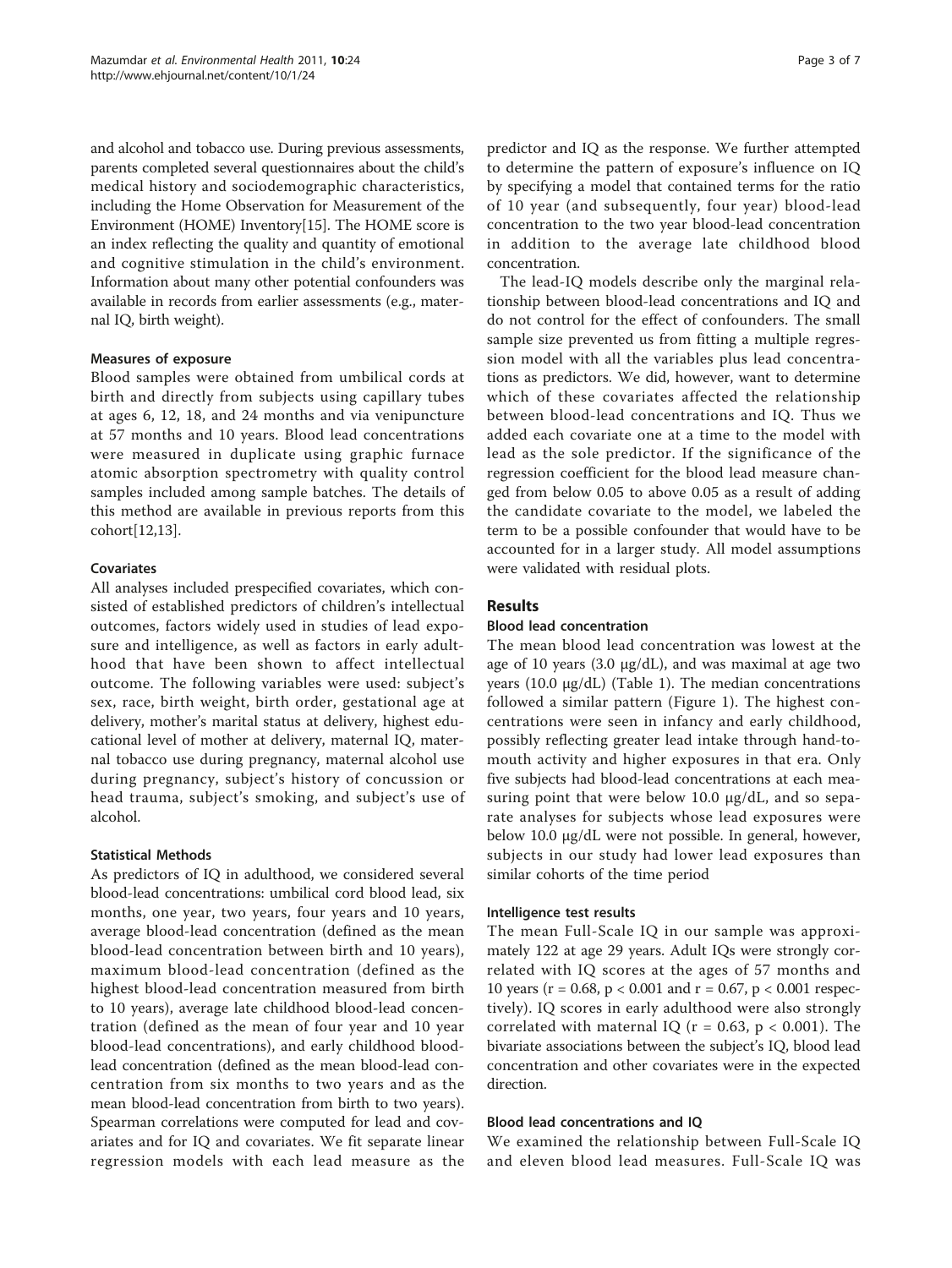<span id="page-3-0"></span>

significantly related to blood-lead concentration at 6 months ( $p = 0.03$ ), four years ( $p = 0.04$ ), 10 years ( $p = 0.04$ ) 0.020), average blood-lead concentration ( $p = 0.03$ ), and average late childhood blood-lead concentration (p = 0.01). Although all these measures are related to Full-Scale IQ, average late childhood blood lead (defined as the mean of blood-lead concentrations at age four years and age 10 years) had the strongest relationship with Full-Scale IQ as measured by regression coefficient and  $R^2$ . Average late childhood blood lead and average blood lead were used in all subsequent analyses as the primary lead exposure indices because both of these measures were related to Full-Scale IQ and also took into account the lead concentrations at each age that were also shown to be related to Full-Scale IQ.

Similar findings were seen in analyses of Performance and Verbal IQ (Table [2\)](#page-4-0). Performance IQ was significantly related to blood-lead concentration at 6 months  $(p = 0.03)$ , 4 years  $(p = 0.02)$  and average blood-lead concentration ( $p = 0.02$ ). Verbal IQ was significantly related to blood-lead concentration at 10 years ( $p = 0.001$ ). As with Full-Scale IQ, the blood-lead concentrations in childhood had stronger associations with Performance and Verbal IQ than blood-lead concentrations at earlier ages. For subsequent analyses, we decided to focus on Full-Scale IQ to facilitate comparison with other studies.

The relationship between blood lead indices and Full-Scale IQ was determined to be linear. Previous literature suggests that the logarithm of lead concentration is a better linear predictor of IQ than lead on the natural scale[[3,16,17\]](#page-5-0). In our data set we found that taking the logarithm did not improve the fit so we chose to express lead on its measured scale. Furthermore, the model with logarithm of lead did not improve model fit as determined by the Akaike Information Criterion (AIC) and the model residuals.

We attempted to test whether the pattern of exposure is an important modifier of lead exposure following the methods developed by Hornung et al[[18\]](#page-5-0). We added the ratio of 10 year (and subsequently four year) blood-lead concentration over two year blood-lead concentration to the model with average late childhood blood-lead concentration. The parameters associated with the ratio terms were not significant and therefore were not included in further testing. There are several variables that may affect the relationship between Full-Scale IQ and blood-lead concentrations. For example, inclusion of maternal IQ in the model affected the relationship between Full-Scale IQ and average childhood blood-lead concentration (Table [3\)](#page-4-0). When maternal IQ was added to the model the coefficient for the childhood blood lead index was reduced from -1.89 (-3.30, -0.47, 95% CI) to -1.11 (-2.29, 0.06, 95% CI) and the significance of the regression coefficient changed.

#### **Discussion**

Three findings from this study support the hypothesis that there are long-term consequences of environmental lead exposure among children in the United States. Of primary importance is that intellectual functioning in adulthood, as measured by Full-Scale IQ, is inversely associated with blood lead concentrations in childhood. This suggests that the adverse effects of early-life lead exposure are persistent. We recruited adults aged 28 to 30 years who, as newborns, participated in a prospective study of lead and neurodevelopment. This length of follow-up is well past the time horizon of most epidemiological studies. The findings of this study are consistent with other investigations that have found that early exposure to lead is associated with long-term and apparently irreversible effects on behavioral, cognitive, and neuroradiological endpoints in adults[[8,19](#page-5-0)[-23\]](#page-6-0).

The second, related finding is that the association between IQ and blood-lead concentration was seen in a cohort with generally lower body lead burden than other cohorts assembled during that era, and lower blood lead concentrations than the current level of concern set by the CDC and WHO[[24,25](#page-6-0)]. This finding is consistent with several other cohort studies that examined the relationship of blood lead concentrations and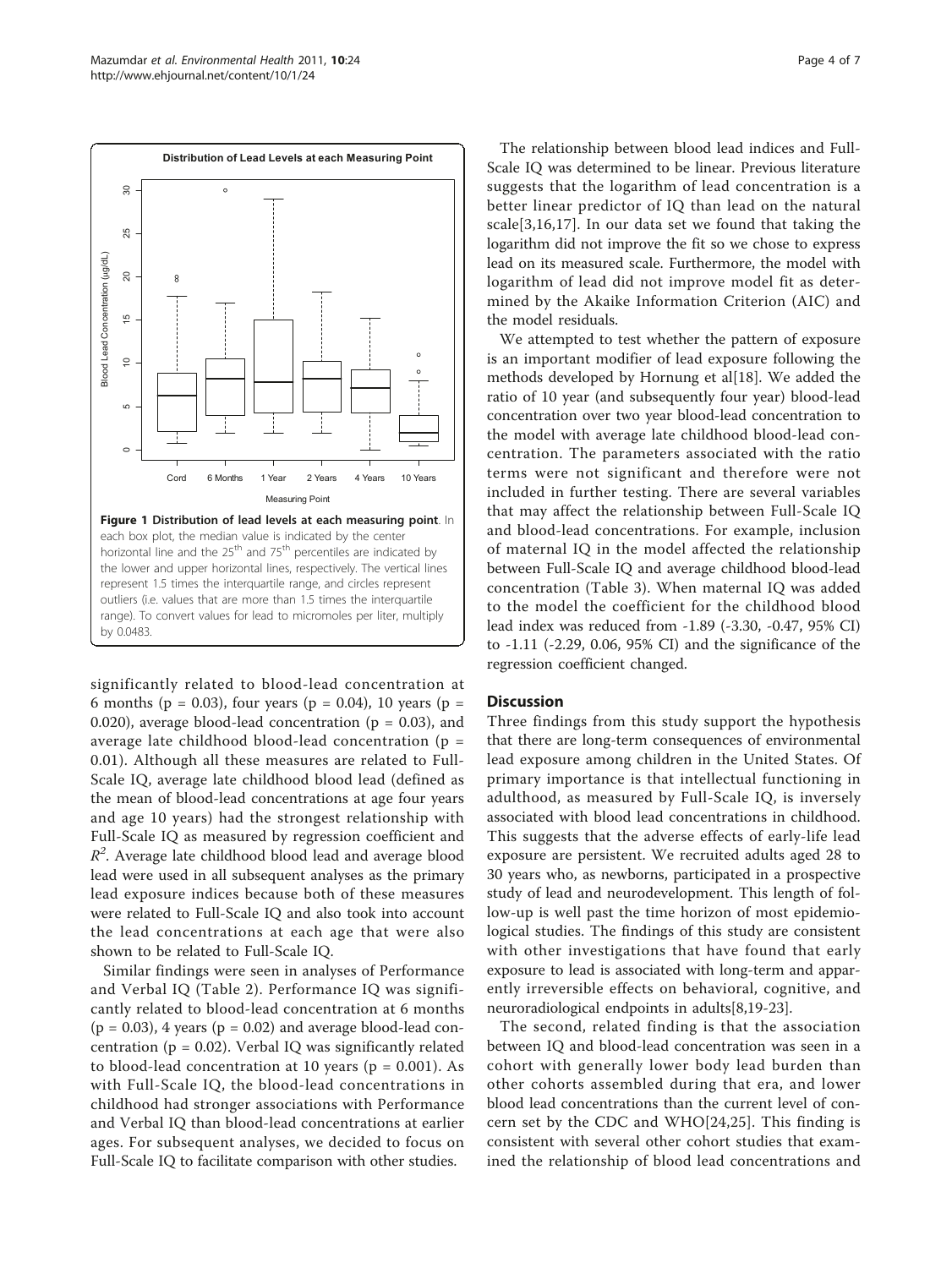| Type of Blood Lead       |              | <b>Full-Scale IO</b> |      | Verbal IO |                  |       | Performance IQ |                  |      |       |
|--------------------------|--------------|----------------------|------|-----------|------------------|-------|----------------|------------------|------|-------|
| <b>Measurement</b>       | $\mathsf{n}$ | $\beta \pm SE$       | p    | $R^2$     | $\beta \pm SE$   | p     | $R^2$          | $\beta \pm SE$   | p    | $R^2$ |
| Average late childhood   | 42           | $-1.89 + 0.70$       | 0.01 | 0.154     | $-1.98 \pm 0.76$ | 0.12  | 0.145          | $-1.33 + 0.66$   | 0.05 | 0.091 |
| (mean of 4 yr and 10 yr) |              | $(-3.30, -0.47)$     |      |           | $(-2.68, 0.01)$  |       |                | $(-2.68, 0.01)$  |      |       |
| Average                  | 43           | $-1.66 + 0.75$       | 0.03 | 0.106     | $-1.22 \pm 0.83$ | 0.15  | 0.050          | $-1.68 + 0.68$   | 0.02 | 0.129 |
| (mean of all available)  |              | $(-3.18, -0.14)$     |      |           | $(-3.06, -0.30)$ |       |                | $(-3.06, -0.30)$ |      |       |
| 6 months                 | 39           | $-0.90 + 0.41$       | 0.03 | 0.117     | $-0.80 + 0.45$   | 0.08  | 0.080          | $-0.81 \pm 0.37$ | 0.03 | 0.115 |
|                          |              | $(-1.73, -0.77)$     |      |           | $(-1.71, 0.11)$  |       |                | $(-1.57, -0.06)$ |      |       |
| 4 years                  | 40           | $-1.26 + 0.58$       | 0.04 | 0.110     | $-0.96 + 0.64$   | 0.14  | 0.055          | $-1.25 + 0.51$   | 0.02 | 0.136 |
|                          |              | $(-2.43, -0.09)$     |      |           | $(-2.27, 0.35)$  |       |                | $(-2.29, 0.22)$  |      |       |
| 10 years                 | 37           | $-1.95 + 0.80$       | 0.02 | 0.145     | $-2.84 \pm 0.81$ | 0.001 | 0.258          | $-0.52 \pm 0.72$ | 0.48 | 0.520 |
|                          |              | $(-3.56, -0.33)$     |      |           | $(-4.49, 1.19)$  |       |                | $(-1.98, 0.99)$  |      |       |

<span id="page-4-0"></span>Table 2 Unadjusted Changes in IQ for Each Increase in the Blood Lead Concentration of 1 microgram per Deciliter

cognitive development (IQ or psychometric intelligence) in children. For example, in an analysis of the Rochester Longitudinal study [[17\]](#page-5-0), the change in IQ per given change in lead concentration was greater among children whose maximal blood lead concentration remained below 10 μg/dL than it was among those children with a maximal blood lead concentration greater than 10 μg/ dL. In a subsequent follow-up assessment of this cohort, children with mean blood lead concentrations between 5.0 and 9.9 μg/dL scored 4.9 IQ points lower than children with blood-lead concentrations below 5.0 μg/dL [[26\]](#page-6-0).

The third notable finding from our study is that lead concentrations during the school age years are related to IQ in adulthood, and may represent a time period of

greater susceptibility to environmental lead exposure, or more stable blood lead body burden. Previous studies using this same cohort of children showed that children's IQ scores and their scores on other neurocognitive tests were much more strongly associated with blood-lead concentrations at age 24 months than with blood-lead concentrations at other ages [\[13](#page-5-0)]. This observation supported the hypothesis that this time period represented a window of special vulnerability to lead. More recent studies, however, suggest that lead exposure at school age may be more strongly related to performance on cognitive testing[[27,28\]](#page-6-0). A pooled analysis of seven cohorts [\[3](#page-5-0)] found that concurrent lead concentrations have the strongest relationship to IQ, but that early childhood average, lifetime childhood average and

| Covariate                                        | N (Undaj.<br>Model) | N<br>(Adj.<br>Model) | <b>Adjusted estimate</b><br>for lead<br>[β (95% CI)] | <b>Spearman Correlation</b><br>between lead level and<br>covariate | <b>Spearman Correlation</b><br>between Total IQ and<br>covariate |  |
|--------------------------------------------------|---------------------|----------------------|------------------------------------------------------|--------------------------------------------------------------------|------------------------------------------------------------------|--|
| None                                             | 42                  |                      | $-1.89$ $(-3.30, -0.47)$                             |                                                                    |                                                                  |  |
| Gender                                           | 42                  | 42                   | $-1.88$ $(-3.31, -0.45)$                             | 0.02                                                               | 0.01                                                             |  |
| Birth Weight                                     | 42                  | 42                   | $-1.46$ $(-2.69, -0.24)$                             | $-0.13$                                                            | 0.56                                                             |  |
| Birth Order (first born/not first born)          | 42                  | 42                   | $-1.74$ $(-3.18, -0.30)$                             | 0.17                                                               | $-0.21$                                                          |  |
| Gestational age                                  | 42                  | 42                   | $-1.88$ $(-3.25, -0.52)$                             | 0.03                                                               | 0.30                                                             |  |
| Mother's marital status (married/not<br>married) | 42                  | 39                   | $-2.00$ $(-3.57, -0.43)$                             | 0.20                                                               | $-0.28$                                                          |  |
| Mother's education (college/no<br>college)       | 42                  | 39                   | $-1.89$ $(-3.33, -0.45)$                             | $-0.25$                                                            | 0.39                                                             |  |
| Maternal IO                                      | 42                  | 42                   | $-1.11$ $(-2.29, 0.06)$                              | $-0.24$                                                            | 0.67                                                             |  |
| Race (white/nonwhite)                            | 42                  | 42                   | $-1.76$ $(-3.35, -0.17)$                             | $-0.37$                                                            | 0.29                                                             |  |
| Maternal Smoking During<br>pregnancy (y/n)       | 42                  | 39                   | $-1.62$ $(-3.04, -0.21)$                             | 0.29                                                               | $-0.51$                                                          |  |
| Maternal Alcohol Use During<br>pregnancy (y/n)   | 42                  | 39                   | $-2.28$ ( $-3.88$ , $-0.68$ )                        | 0.09                                                               | $-0.03$                                                          |  |
| HOME score (mean of all collected)               | 42                  | 42                   | $-1.45$ ( $-2.89$ , $-0.01$ )                        | $-0.25$                                                            | 0.38                                                             |  |
| Concussion (y/n)                                 | 42                  | 41                   | $-1.84$ $(-3.32, -0.36)$                             | $-0.19$                                                            | $-0.08$                                                          |  |
| Subject current smoking (y/n)                    | 42                  | 42                   | $-1.56$ $(-2.97, -0.14)$                             | 0.24                                                               | $-0.38$                                                          |  |

Table 3 Unadjusted model and models adjusted for important covariates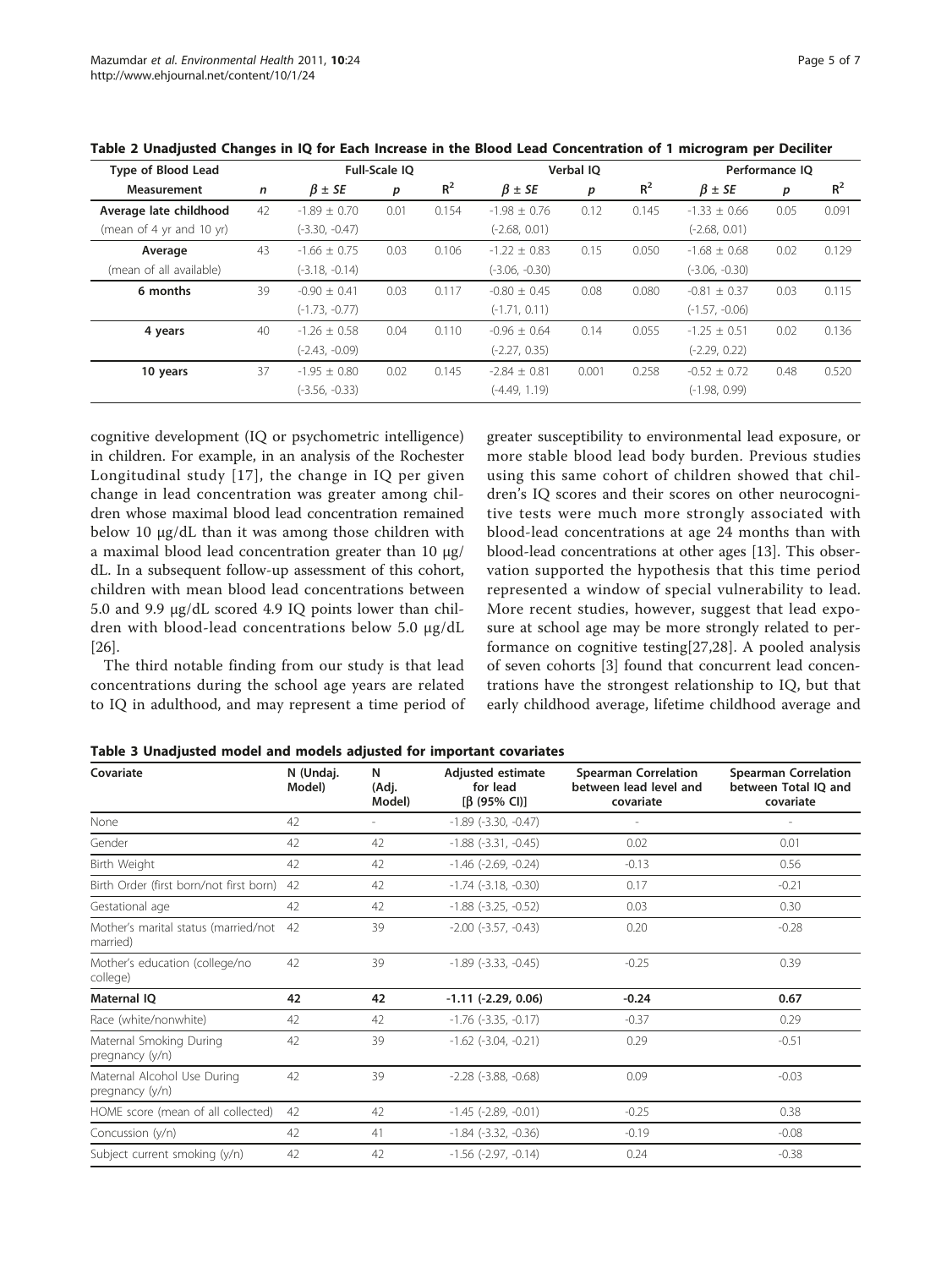<span id="page-5-0"></span>peak blood-lead concentrations also had an inverse relationship to IQ in late childhood. Our study uses both average lifetime lead exposure and childhood lead exposure (average of lead concentrations at age four and 10 years), with the stronger association found in the measure using blood-lead concentrations at older ages.

Our study has a number of important limitations, the most important of which is its small sample size. The small numbers of subjects limited our ability to perform multivariate analysis and evaluate the effect of important potential confounders or interactions. We were able to evaluate a number of potentially confounding variables, including the HOME score, maternal education and maternal IQ, on which information was collected prospectively. Adjusting for maternal IQ altered the significance of the regression coefficient for blood-lead concentration. With this small sample size, however, it is difficult to state that maternal IQ explains all the variability in subjects' IQ, that is, that maternal IQ confounds the effect seen in the unadjusted model. An alternative explanation is that maternal IQ is collinear with lead exposure (mothers with higher IQs took active steps to limit lead exposure, or lived in housing with less lead exposure) and therefore should not be used in models. In any case, our finding that average late childhood blood-lead concentrations are associated with IQ in adulthood should be replicated in other cohorts with larger sample sizes.

# Conclusions

Our study suggests that lead exposure in childhood predicts intellectual functioning in young adulthood. The results also suggest that school-age lead exposure may represent a period of increased susceptibility. Given the small sample size, however, the potentially confounding effects of maternal IQ cannot be excluded and should be evaluated in a larger study.

#### Abbreviations

HOME: Home Observation for Measurement of the Environment; IQ: intelligence quotient; WASI: Wechsler Abbreviated Scale of Intelligence.

#### Acknowledgements

Dr. Mazumdar was supported by T32 MH073122 and by K23 ES017437. Additional support was provided by Pilot Project funding from the HSPH-NIEHS Center for Environmental Health (ES000002) and the Harvard Clinical and Translational Science Center (NIH Award UL1 RR024758 and financial contributions from Harvard University and its affiliated academic health care centers). The content is solely the responsibility of the authors and does not necessarily represent the official views of Harvard Catalyst, Harvard University and its affiliated academic health care centers, the National Center for Research Resources, or the National Institutes of Health.

#### Author details

<sup>1</sup>Department of Neurology, Children's Hospital Boston, 300 Longwood Avenue, Boston, MA USA. <sup>2</sup> Department of Environmental Health, Harvard School of Public Health, 665 Huntington Avenue, Boston, MA USA. <sup>3</sup>Clinical Research Program, Children's Hospital Boston, 300 Longwood Avenue,

Boston, MA USA. <sup>4</sup>University of Pittsburgh School of Medicine, Pittsburgh, PA USA.

#### Authors' contributions

The study was designed by MM, DCB and HLN. MM and DCB performed the IQ assessments. KA, MM, MG and JB performed the statistical analysis. The first draft of the manuscript was written by MM and comments and changes were made by KA, MG, JB, and DCB. All authors have approved the final manuscript.

#### Competing interests

The authors declare that they have no competing interests.

#### Received: 20 December 2010 Accepted: 30 March 2011 Published: 30 March 2011

#### References

- 1. Bellinger DC: [Lead.](http://www.ncbi.nlm.nih.gov/pubmed/15060194?dopt=Abstract) Pediatrics 2004, 113:1016-1022.<br>2. Needleman H: Lead poisoning. Annu Rev Med 200
- 2. Needleman H: [Lead poisoning.](http://www.ncbi.nlm.nih.gov/pubmed/14746518?dopt=Abstract) Annu Rev Med 2004, 55:209-222.<br>3. Lannbear BP, Hornung B, Khoury J, Yolton K, Bagburst P, Bellinge
- Lanphear BP, Hornung R, Khoury J, Yolton K, Baghurst P, Bellinger DC, Canfield RL, Dietrich KN, Bornschein R, Greene T, Rothenberg SJ, Needleman HL, Schnaas L, Wasserman G, Graziano J, Roberts R: [Low-level](http://www.ncbi.nlm.nih.gov/pubmed/16002379?dopt=Abstract) [environmental lead exposure and children](http://www.ncbi.nlm.nih.gov/pubmed/16002379?dopt=Abstract)'s intellectual function: an [international pooled analysis.](http://www.ncbi.nlm.nih.gov/pubmed/16002379?dopt=Abstract) Environ Health Perspect 2005, 113:894-899.
- 4. Carpenter DO, Nevin R: [Environmental causes of violence.](http://www.ncbi.nlm.nih.gov/pubmed/19758571?dopt=Abstract) Physiol Behav 2010, 99:260-268.
- 5. Nevin R: [Trends in preschool lead exposure, mental retardation, and](http://www.ncbi.nlm.nih.gov/pubmed/19167707?dopt=Abstract) [scholastic achievement: association or causation?](http://www.ncbi.nlm.nih.gov/pubmed/19167707?dopt=Abstract) *Environ Res* 2009, 109:301-310.
- 6. Grosse SD, Matte TD, Schwartz J, Jackson RJ: [Economic gains resulting](http://www.ncbi.nlm.nih.gov/pubmed/12055046?dopt=Abstract) from the reduction in children'[s exposure to lead in the United States.](http://www.ncbi.nlm.nih.gov/pubmed/12055046?dopt=Abstract) Environ Health Perspect 2002, 110:563-569.
- 7. Schwartz J: [Societal benefits of reducing lead exposure.](http://www.ncbi.nlm.nih.gov/pubmed/8013434?dopt=Abstract) Environ Res 1994, 66:105-124.
- 8. Wright JP, Dietrich KN, Ris MD, Hornung RW, Wessel SD, Lanphear BP, Ho M, Rae MN: [Association of prenatal and childhood blood lead](http://www.ncbi.nlm.nih.gov/pubmed/18507497?dopt=Abstract) [concentrations with criminal arrests in early adulthood.](http://www.ncbi.nlm.nih.gov/pubmed/18507497?dopt=Abstract) PLoS Med 2008, 5:e101.
- 9. Needleman HL, McFarland C, Ness RB, Fienberg SE, Tobin MJ: [Bone lead](http://www.ncbi.nlm.nih.gov/pubmed/12460653?dopt=Abstract) [levels in adjudicated delinquents. A case control study.](http://www.ncbi.nlm.nih.gov/pubmed/12460653?dopt=Abstract) Neurotoxicol Teratol 2002, 24:711-717.
- 10. Preventing Lead Poisoning in Young Children. Atlanta: US Centers for Disease Control; 1991.
- 11. Bellinger D, Sloman J, Leviton A, Rabinowitz M, Needleman HL, Waternaux C: [Low-level lead exposure and children](http://www.ncbi.nlm.nih.gov/pubmed/1987535?dopt=Abstract)'s cognitive function [in the preschool years.](http://www.ncbi.nlm.nih.gov/pubmed/1987535?dopt=Abstract) Pediatrics 1991, 87:219-227.
- 12. Bellinger D, Leviton A, Waternaux C, Needleman H, Rabinowitz M: [Longitudinal analyses of prenatal and postnatal lead exposure and early](http://www.ncbi.nlm.nih.gov/pubmed/3561456?dopt=Abstract) [cognitive development.](http://www.ncbi.nlm.nih.gov/pubmed/3561456?dopt=Abstract) N Engl J Med 1987, 316:1037-1043.
- Bellinger DC, Stiles KM, Needleman HL: [Low-level lead exposure,](http://www.ncbi.nlm.nih.gov/pubmed/1437425?dopt=Abstract) [intelligence and academic achievement: a long-term follow-up study.](http://www.ncbi.nlm.nih.gov/pubmed/1437425?dopt=Abstract) Pediatrics 1992, 90:855-861.
- 14. Wechsler D: Wechsler Abbreviated Scales of Intelligence San Antonio, TX: Psychological Corp; 1999.
- 15. Caldwell B, Bradley R: Home Observation for Measurement of the Environment Little Rock, AR: University of Arkansas at Little Rock; 1984.
- 16. Schwartz J: [Low-level lead exposure and children](http://www.ncbi.nlm.nih.gov/pubmed/8162884?dopt=Abstract)'s IQ: a meta-analysis [and search for a threshold.](http://www.ncbi.nlm.nih.gov/pubmed/8162884?dopt=Abstract) Environ Res 1994, 65:42-55.
- 17. Canfield RL, Henderson CR Jr, Cory-Slechta DA, Cox C, Jusko TA, Lanphear BP: [Intellectual impairment in children with blood lead](http://www.ncbi.nlm.nih.gov/pubmed/12700371?dopt=Abstract) [concentrations below 10 microg per deciliter.](http://www.ncbi.nlm.nih.gov/pubmed/12700371?dopt=Abstract) N Engl J Med 2003, 348:1517-1526.
- 18. Hornung RW, Lanphear BP, Dietrich KN: [Age of greatest susceptibility to](http://www.ncbi.nlm.nih.gov/pubmed/19672413?dopt=Abstract) [childhood lead exposure: a new statistical approach.](http://www.ncbi.nlm.nih.gov/pubmed/19672413?dopt=Abstract) Environ Health Perspect 2009, 117:1309-1312.
- 19. Yuan W, Holland SK, Cecil KM, Dietrich KN, Wessel SD, Altaye M, Hornung RW, Ris MD, Egelhoff JC, Lanphear BP: [The impact of early](http://www.ncbi.nlm.nih.gov/pubmed/16950987?dopt=Abstract) [childhood lead exposure on brain organization: a functional magnetic](http://www.ncbi.nlm.nih.gov/pubmed/16950987?dopt=Abstract) [resonance imaging study of language function.](http://www.ncbi.nlm.nih.gov/pubmed/16950987?dopt=Abstract) Pediatrics 2006, 118:971-977.